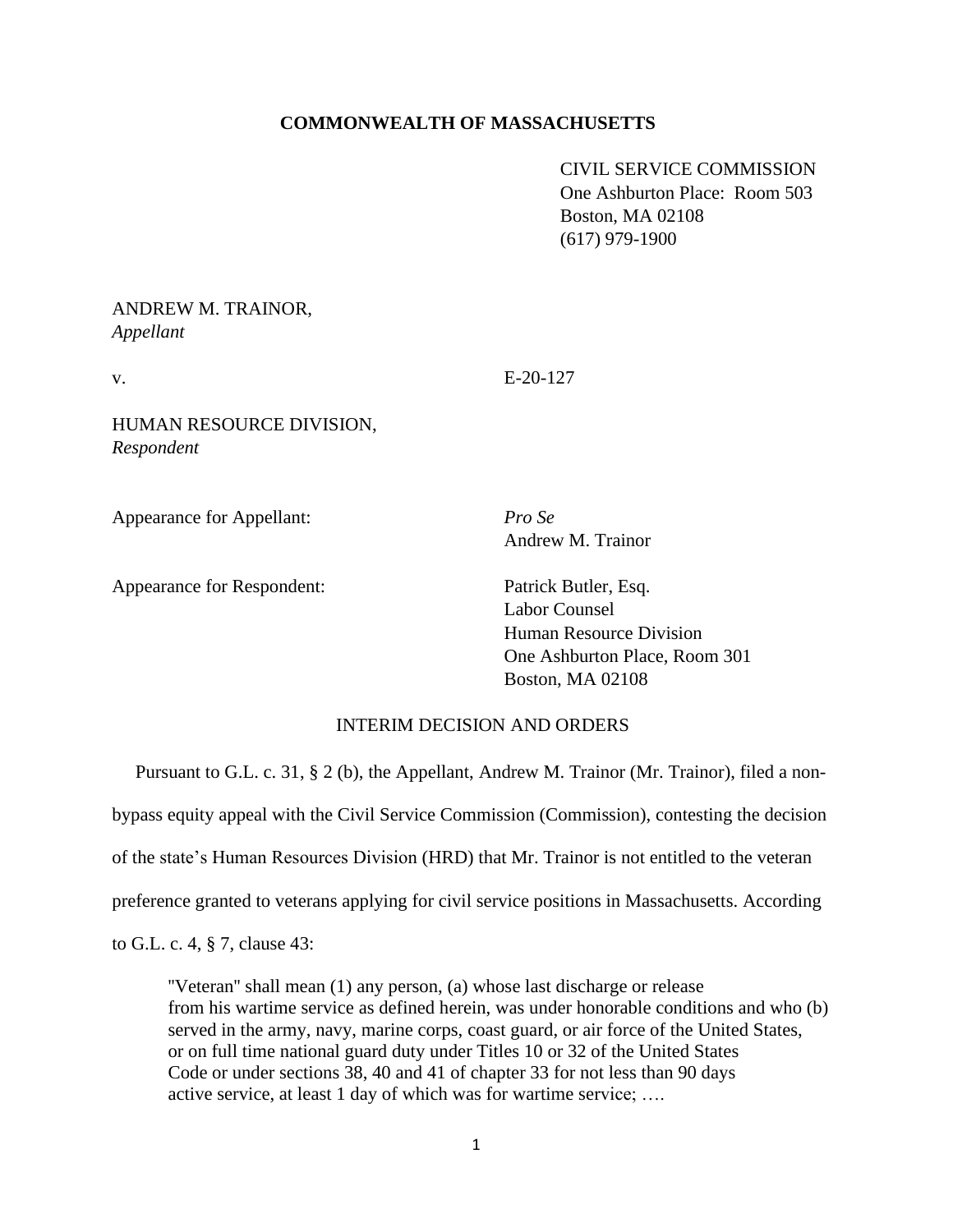Furthermore, G.L. c. 31, § 1 further defines "Veteran" and maintains that (3) "veteran shall not include *active duty for training* in the national guard or air national guard or *active duty training as a reservist in the armed forces of the United States."* (emphasis added).

 On August 17, 2020, I held a remote pre-hearing conference and on December 11, 2020, I held a remote full hearing via Webex videoconference.<sup>1</sup> A recording was made of the hearing via Webex. Both parties were provided with a link to access the recording, which the Commission has retained a copy.<sup>2</sup>

### **FINDINGS OF FACT:**

 HRD submitted seven (7) exhibits (Respondent 1-7). Mr. Trainor submitted a series of documents requested by the Commission as a Post-Hearing Exhibit; (Appellant Post-Hearing Exhibit PH0001-0008). Based upon the documents entered into evidence, the testimony of: *Called by HRD:*

Keith Costello, HRD;

*Called by Mr. Trainor:*

- Andrew M. Trainor:
- Shana Michaud, U.S. Navy
- Sabrina Wadkins, U.S. Navy

and taking administrative notice of all matters filed in the case and pertinent statutes, regulations, policies, and reasonable inferences from the credible evidence, I make the following findings of fact:

<sup>1</sup> The Standard Adjudicatory Rules of Practice and Procedure, 801 CMR §§ 1.00, *et seq.*, apply to adjudications before the Commission with G.L. c. 31, or any Commission rules, taking precedence.

 $2$  If there is a judicial appeal of this decision, the plaintiff in the judicial appeal would be obligated to supply the court with a transcript of this hearing to the extent that he/she wishes to challenge the decision as unsupported by substantial evidence, arbitrary or capricious, or an abuse of discretion. In such cases, the recording should be used by the plaintiff in the judicial appeal to transcribe the recording into a written transcript.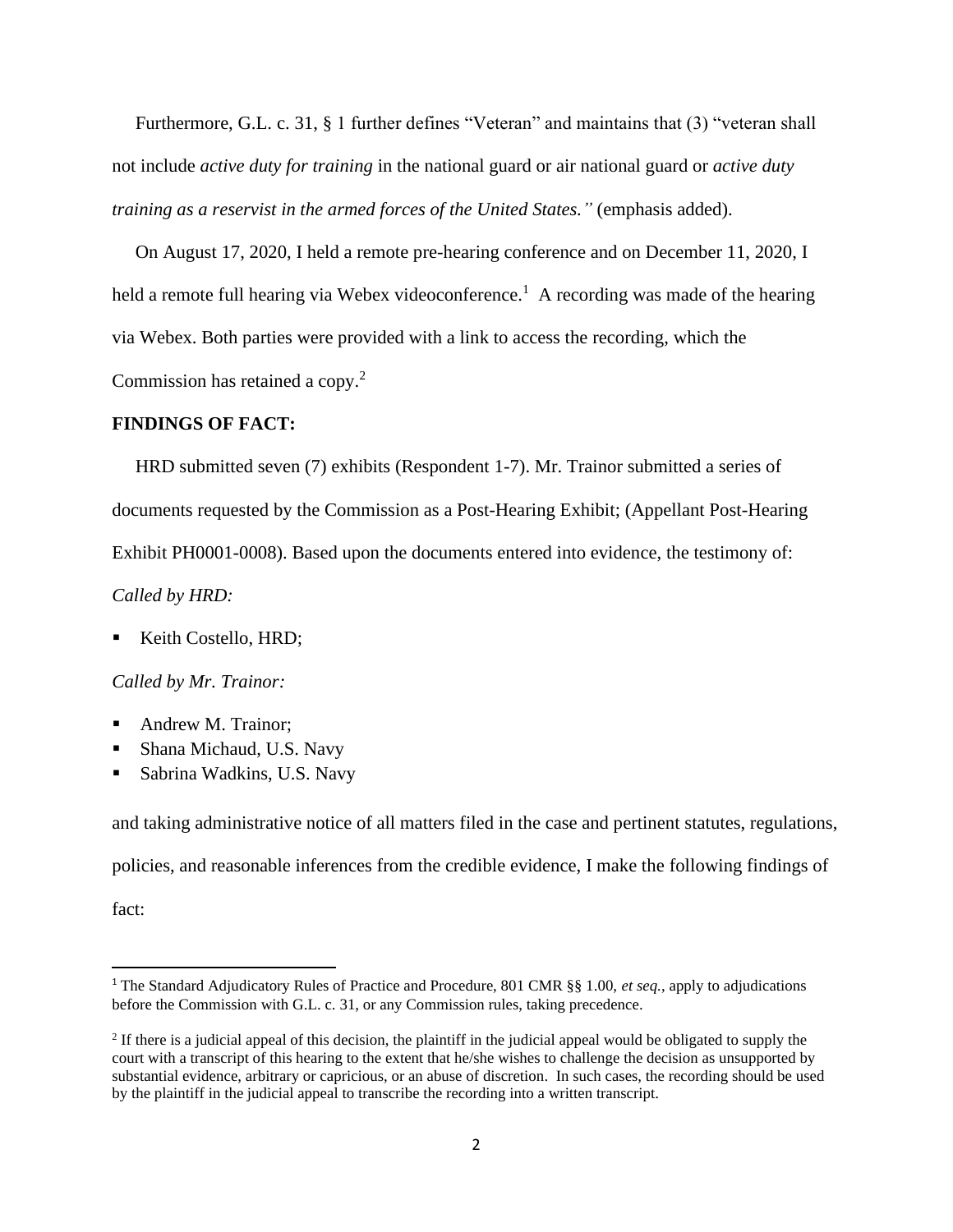### **FINDINGS OF FACT**

- 1. Mr. Trainor is twenty-eight (28) years old and resides in Taunton. He has an associate's degree in business administration and a bachelor's degree in business management. As of the date of the hearing, he had bene employed for one month as an HVAC technician. Prior to that he was a truck driver for an event planning company. (Testimony of Appellant)
- 2. Andrew M. Trainor signed a contract with the United States Navy on April 25, 2017. As part of the contract, he acknowledged that he was enlisting into the U.S. Navy Reserve for a period of eight (8) years, six (6) of which would be in an active drilling status and the remaining two (2) years in the non-drilling individual Ready Reserve. He enlisted with the following guarantees and understanding that he was enlisted under the provisions with the options (1) New Accession Training Advanced Technical Field Aircrewman (NAT/AIRC) Program; and (2) NAVOPSPTCEN Quincy UIC 68986. (Appellant Post-Hearing Exhibit, PH008).
- 3. As part of the April 25, 2017 contract with the Navy, Mr. Trainor also acknowledged that the Navy Reserve will order him to Recruit Training, Class A and Class C Schools (if necessary) … under the Initial Active Duty for Training (IADT) orders. (Appellant Post-Hearing Exhibit, PH008).
- 4. Mr. Trainor attended Bootcamp from January 18, 2018 to March 2018 in Chicago, Illinois. Thereafter, he attended the Naval Aircrewman School and "A" School from June 2018 to July 31, 2018 in Pensacola, Florida. Thereafter, he reported to the VR-56 military base in Virginia Beach from August 1, 2018 to February 21, 2019. In February 2019, the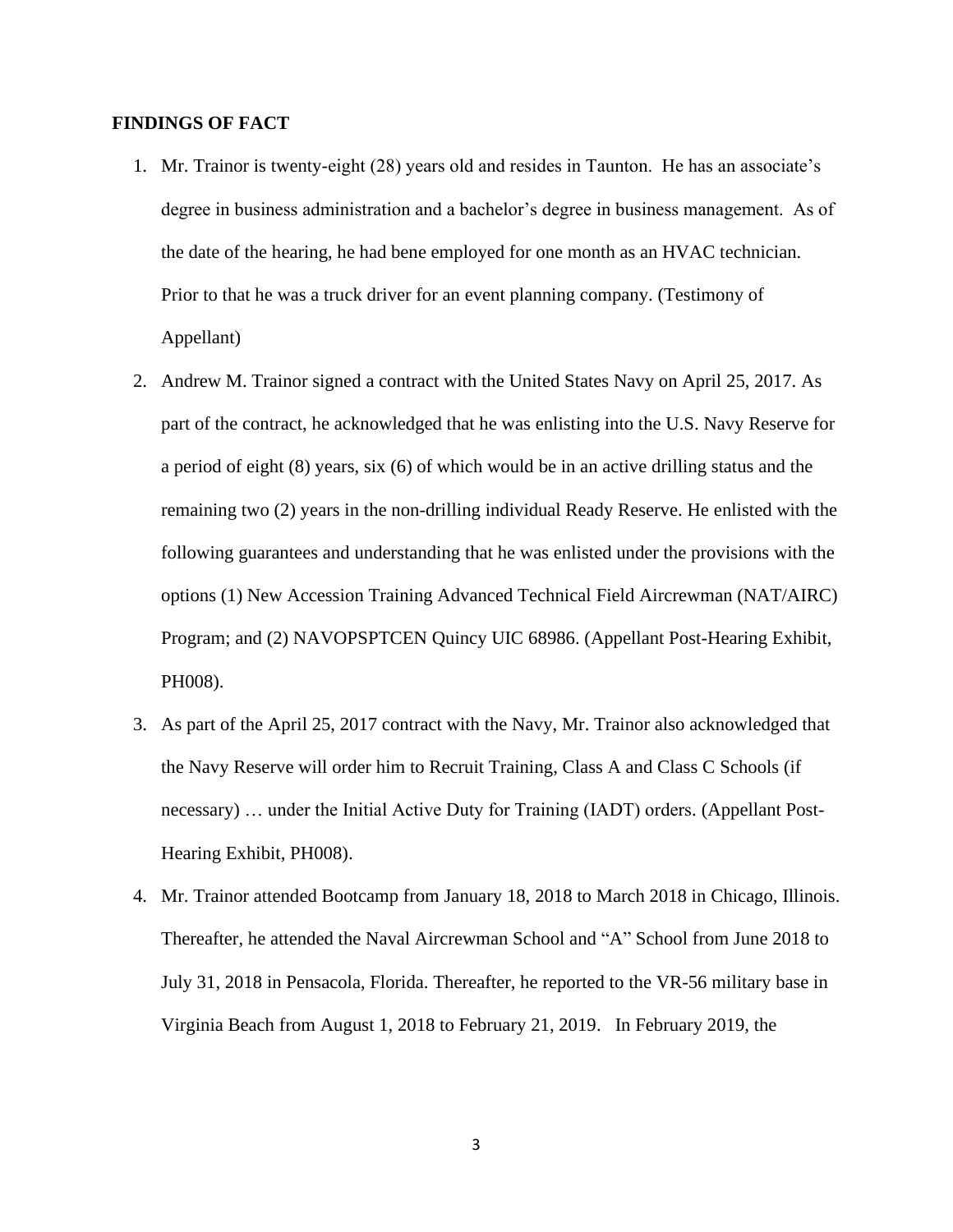Appellant reported to the Naval Operation Support Center in Quincy, MA where he was "detached from active duty." (Testimony of Appellant).

### *Appellant's Request for Veteran's Preference with HRD*

- 5. On or about May 7, 2019, Mr. Trainor applied to HRD to take the civil service examination for police officer. Within his application to HRD, he indicated that he was looking to receive a veteran's preference for his military service. (Testimony of Costello; Respondent Exhibit 1).
- 6. Keith Costello (Mr. Costello) testified on behalf of HRD. He is a Program Coordinator III within the Civil Service Unit of HRD and has held this position for approximately one (1) month. Mr. Costello has been employed by HRD for four and a half years (4.5). (Testimony of Costello).
- 7. In his current position, Mr. Costello's primary duties are the administration of public safety exams for civil service positions. He is tasked with coordinating the entire scope of the exam, from setting dates to taking the applications and payments, setting exam locations, working exams, getting exam materials, scoring the exams, placing candidates on eligible lists, and notifying the candidates. (Testimony of Costello).
- 8. Additionally, Mr. Costello also verifies the record of service of candidates who were in the military and who indicate that they would like to receive a veteran's preference. HRD checks the dates the candidate provides affiliated to their active-duty period, such as date entered, separation date, and then dates such as foreign service, sea service and in-training time. Mr. Costello noted that *active duty for training* does not qualify under the Veteran's Preference as *active duty*, as defined by the statute.<sup>3</sup> (Testimony of Costello).

<sup>&</sup>lt;sup>3</sup> Mr. Costello testified that anyone "who is part of a regular component, regular Army, regular Navy, regular Air Force" who performs 90 days of active duty, since the United States is currently at war, is considered a veteran and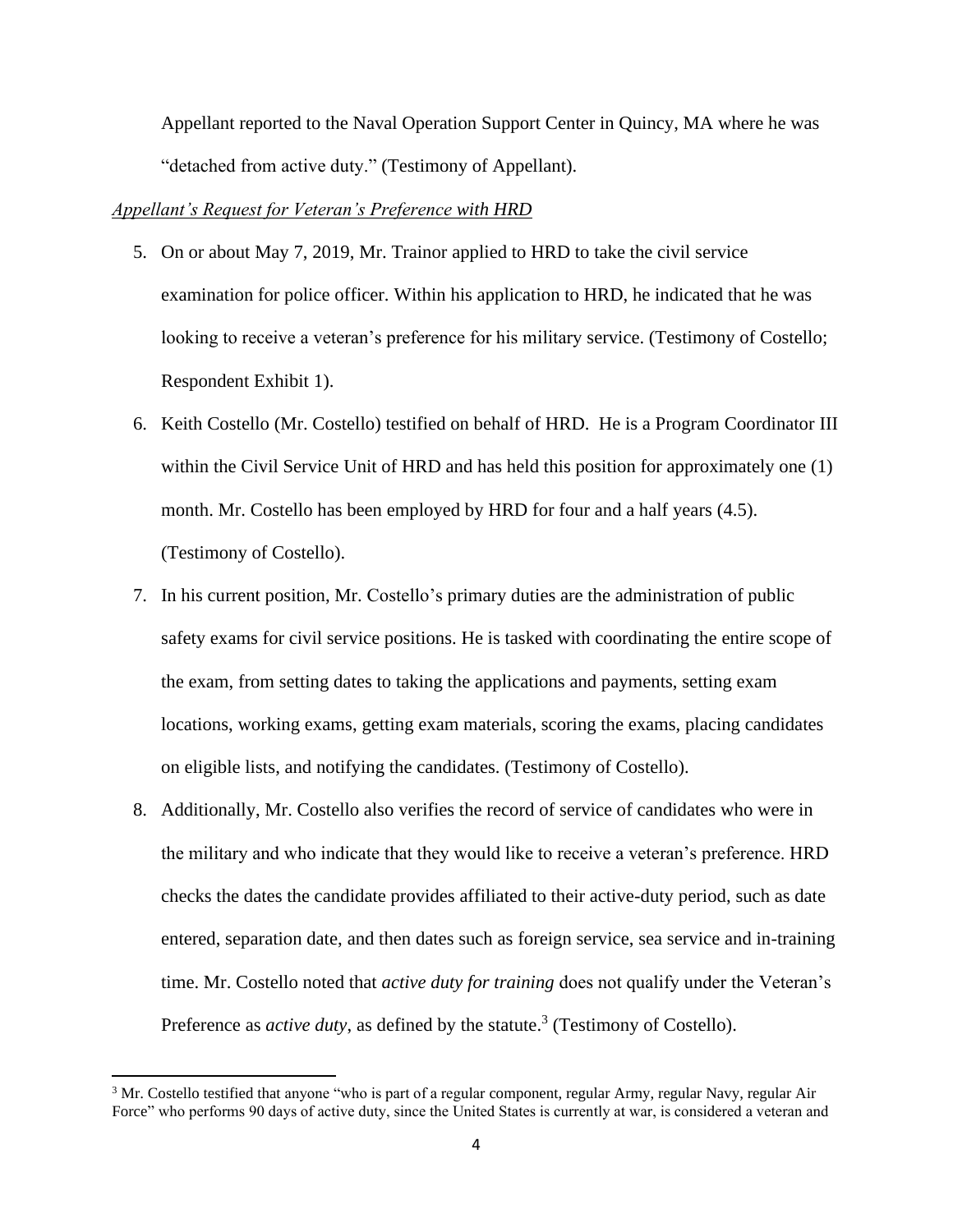- 9. HRD undertook its typical review into whether or not Mr. Trainor was eligible for the veteran's preference. Mr. Trainor had provided HRD with his DD214 Form, which is a Certificate of Release or Discharge from Active Duty. <sup>4</sup> HRD approved Mr. Trainor's request and his veteran status was approved in June  $2019$ <sup>5</sup> (Testimony of Costello; Respondent Exhibit 3).
- 10. On or about November 25, 2019, the City of Taunton's Police Chief wrote a letter to HRD advising HRD that it was the City's belief that Mr. Trainor, whose name appeared with a veteran's preference on the City of Taunton's certification for police officer, had been mistakenly classified as a veteran for the purposes of the Veteran's Preference. (Respondent Exhibits 2 and 4).
- 11. The City's letter notes that Mr. Trainor entered Active Duty for initial entry training under the Navy's New Accession Training (NAT) Program. He served one year, one month and four days on Active Duty for training purposes. Upon completion of the training, he was released to the Navy Reserves. The City of Taunton formed the belief that this form of duty, under the NAT Program, does not meet the threshold requirements of 90-days active wartime military service for the purposes of veteran's preferences since it was for training. The City of Taunton requested that HRD adjust Mr. Trainor's position on the eligible list, thereby removing the veteran's preference. (Respondent Exhibit 4).

will get veteran's status. For reservists, it is a little different – HRD must verify the activation. (Testimony of Costello).

<sup>4</sup> The Certificate of Release or Discharge from Active Duty Form, commonly referred to as the DD214 Form, indicates the name of the service member, the department, component or branch of the military, and a complete record of service, which includes the date entered (this period), separation date (this period), net active service (this period), total prior active service, total prior inactive service, foreign service, sea service, and initial entry training, among other data. (Respondent Ex. 3).

<sup>&</sup>lt;sup>5</sup> Mr. Costello testified that he looked at the DD214 and made note of which branch of the military Mr. Trainor was in – the Navy. He also verified that Mr. Trainor was honorably discharged, according to the DD214.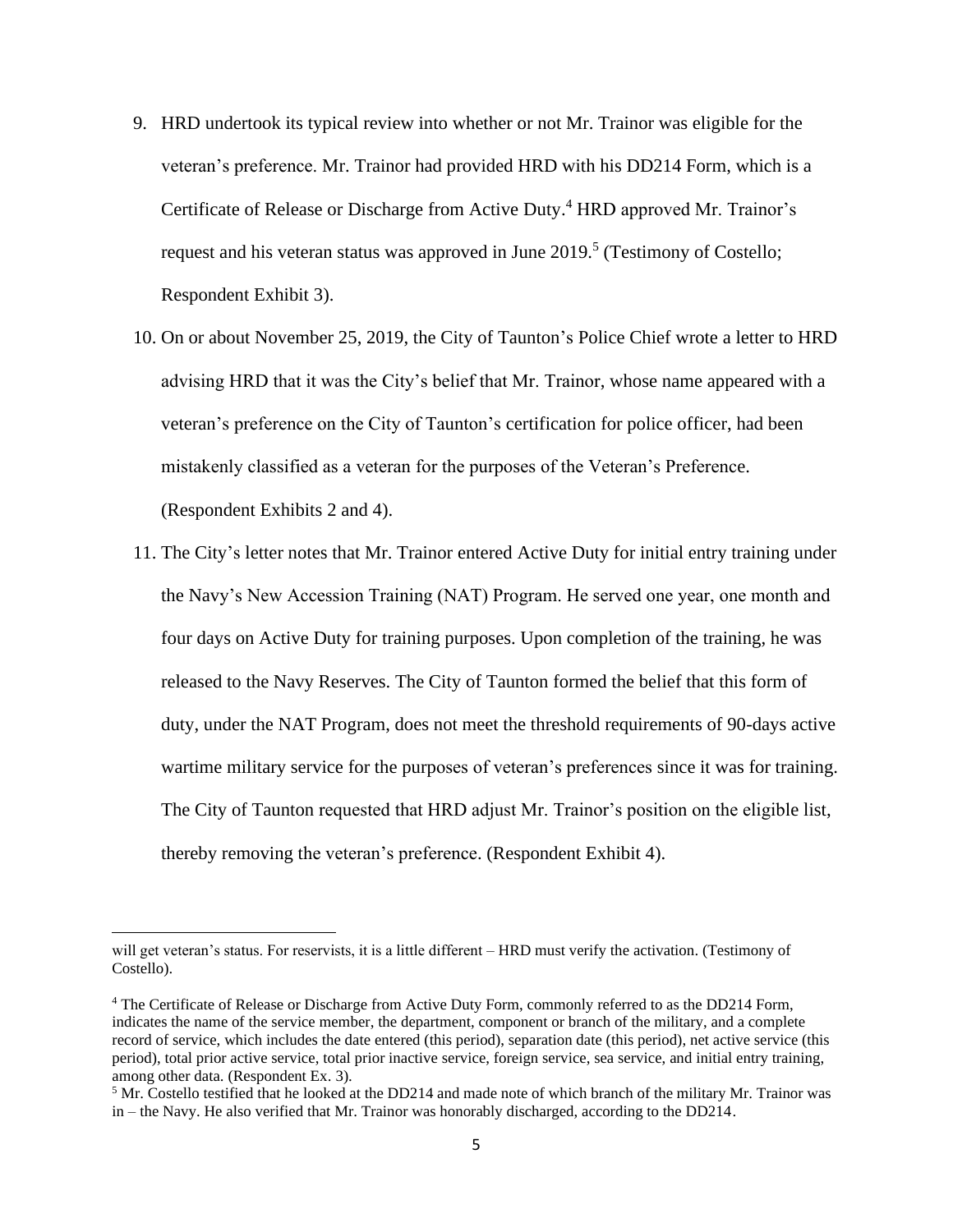- 12. Once he received this letter from the City of Taunton, Mr. Costello checked Mr. Trainor's DD214 form again and concluded that he had made a mistake in classifying Mr. Trainor as a veteran. In section 12 of the DD214, it indicates that Mr. Trainor entered the Navy for this period on January 18, 2018 and separated from the Navy, this period, on February 21, 2019. His net active service for this period was calculated as 1 year, 1 month, 4 days. His initial entry training for this period of time was 1 year, 0 months, 25 days. The DD214 indicated that, for this period from January 18, 2018 to February 2019, Mr. Trainor was training for all but 10 days. (Testimony of Costello; Respondent Exhibit 3).
- 13. HRD rescinded Mr. Trainor's veteran's status and lowered his rank on the eligible list. The reason he was determined not eligible for veteran's status is because the DD214 Form did not indicate that Mr. Trainor had 90 days of active-duty service during that time period. (Respondent Exhibit 2).

### *Additional Information Provided to HRD - DD215 Form*

- 14. Thereafter, HRD received information from Mr. Trainor regarding the issue of veteran preference. Mr. Trainor submitted a DD215 Form, which is a military form that corrects a prior DD214 Form. This form was dated February 24, 2020. (Respondent Exhibit 5).
- 15. This DD215 Form made a correction to Mr. Trainor's DD214 in section 12H, Initial Entry Training. The correction indicates that section 12H should read, "0 years, 06 months, 13 days" rather than the initial DD214, 12H section for Initial Entry Training, which read, "01 year, 00 months, 25 days." This modification to the DD214 changed the calculation of training time Mr. Trainor received from 390 days of training out of 400 days of net service to 199 days of training out of 400 days of net service. (Respondent Exhibit 5).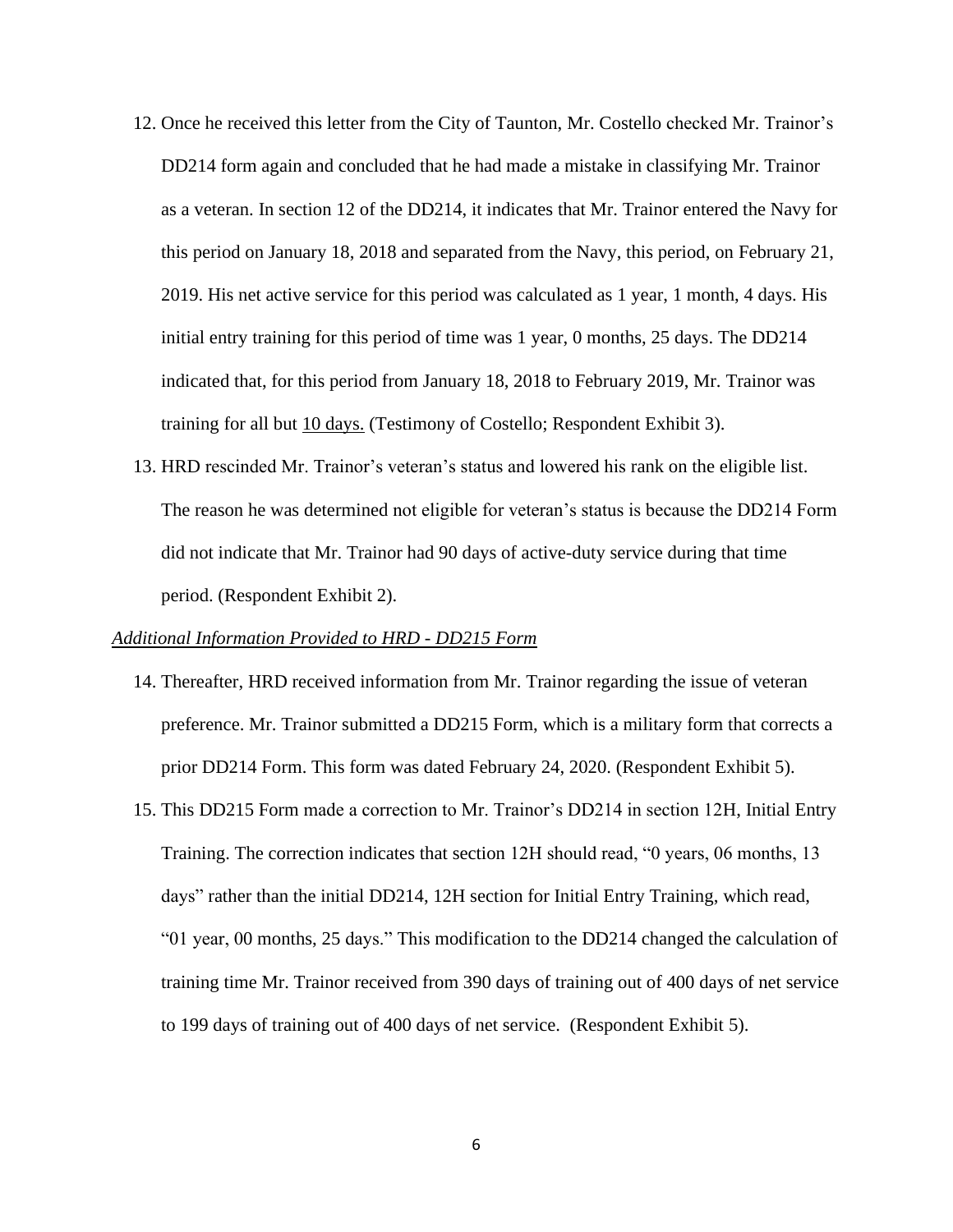- 16. Mr. Costello reviewed the DD215 and concluded that the form did not change HRD's determination that Mr. Trainor was not eligible for the veteran's status under Massachusetts law because nothing in the document showed that his service was anything other than *training* time since he was part of the New Accession *Training* Program during this time, according to his orders. (Testimony of Costello; Respondent Exhibit 3).
- 17. Mr. Costello did not see anything in the DD214 or DD215 Form to indicate full-time activation for anything other than training. (Testimony of Costello; Respondent Exhibits 3 and 4).
- 18. When asked specifically if he had completed the NAT Program prior to his final day, February 21, 2019, the Appellant himself stated during his testimony, "I'm not sure if I technically completed, because I was still on my initial orders that I began with." (Testimony of Appellant).

# *Additional Information Provided to HRD – Letter Dated March 10, 2020; Testimony of Navy Personnel Officer Shana Michaud*

19. In addition to the submission of the DD215 Form, HRD also received a letter written by S.L. Michaud, Personnel Officer Fleet Logistics Support Squadron 56, to the Chiefs of the Taunton Fire Department and Police Department. Within the letter, dated March 10, 2020, Personnel Officer Michaud indicates that she wanted "to clarify active duty status of AWF3 Andrew Trainor from the period of January 18, 2018 to February 21, 2019 under reference (a), AWF3 Andrew Trainor was gained to full active duty during this time and was NOT Selected Reserve Sailor completing ADT orders or inactive drills." (Respondent Exhibit 6).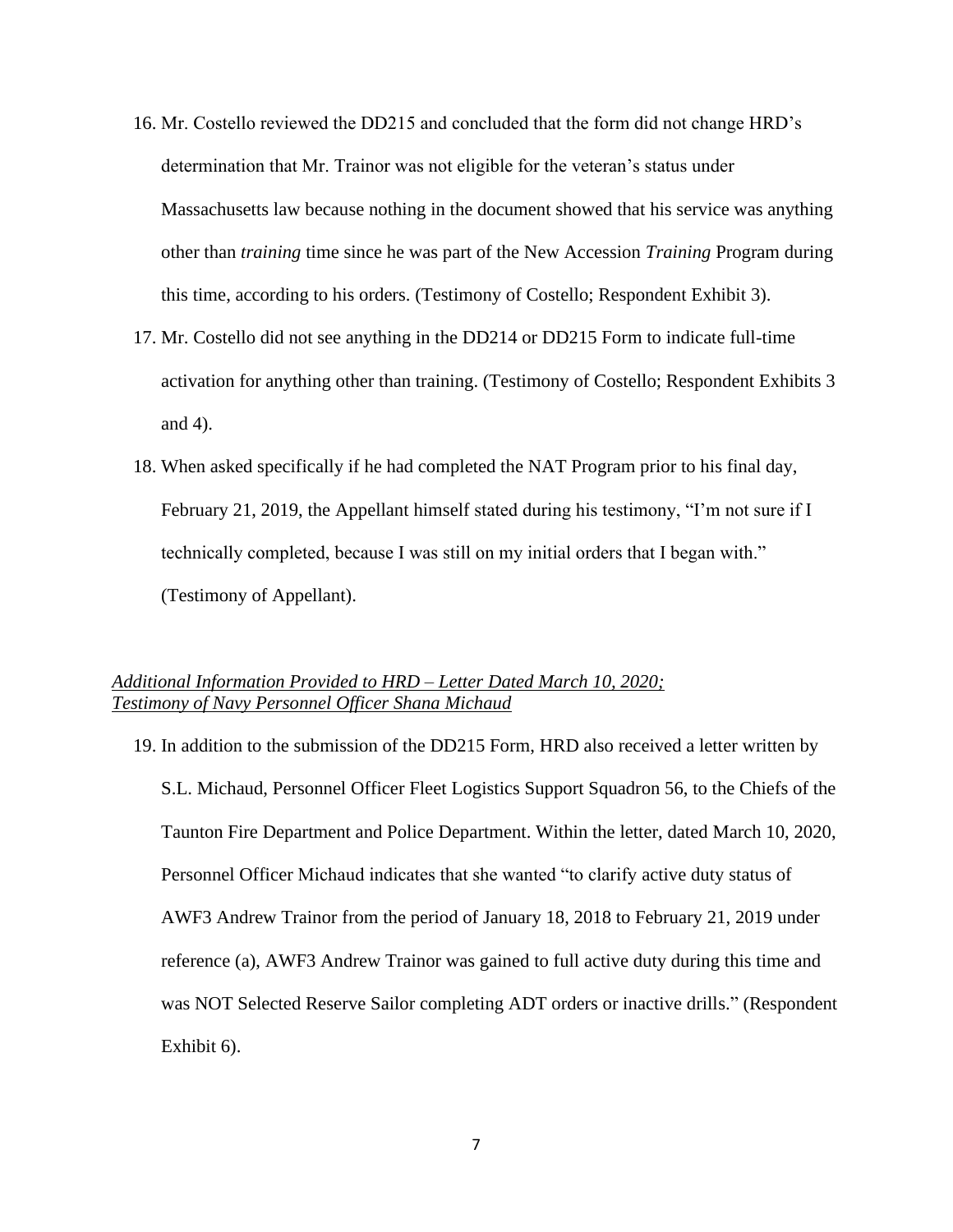- 20. This letter by Personnel Officer Michaud seemingly contradicts the DD214, which indicates that Mr. Trainor was training for 390 out of 400 days of net service from January 18, 2018 to February 21, 2019. (Respondent Exhibits 3 and 6).
- 21. This letter by Personnel Officer Michaud seemingly also contradicts the DD215, which indicates that Mr. Trainor was training for 199 out of the 400 days of net service from January 18, 2018 to February 21, 2019. (Respondent Exhibits 4 and 6).
- 22. Even though the March 10, 2020 letter apparently indicates that Mr. Trainor was active duty, in paragraph 2 of the Letter, Personnel Officer Michaud goes on to state that the "[N]ew Accession for Training program for Air Crew personnel includes many TDY stops to provide particular platform training that is required to be assigned to a C40 squadron. AWF3 Trainor *was part of this program* in which he maintained Active Duty status until he was transferred to the Naval Reserves on February 21, 2019." (Respondent Exhibit 6).
- 23. Navy Personnel Officer Shana Michaud testified at the hearing regarding this matter. She has been a member of the Navy for sixteen (16) years and her entire career has been spent as a Personnel Specialist. She is currently a Chief Petty Officer. In her role as a Personnel Specialist, she does everything from travel claims to preparing the DD214s. She writes orders for reservists to travel and she makes sure active duty personnel are paid. She spends 8-10 hours per day dealing with travel, with a travel budget of \$15 million. (Testimony of Michaud).
- 24. Personnel Officer Michaud concluded that the initial separation document Mr. Trainor received (the DD214) was incorrect, so she was the one, in February of 2020, who asked for a correction from the personnel support detachment. The DD215 altered the training time in the DD214, which changed his period of training from 390 days out of 400 days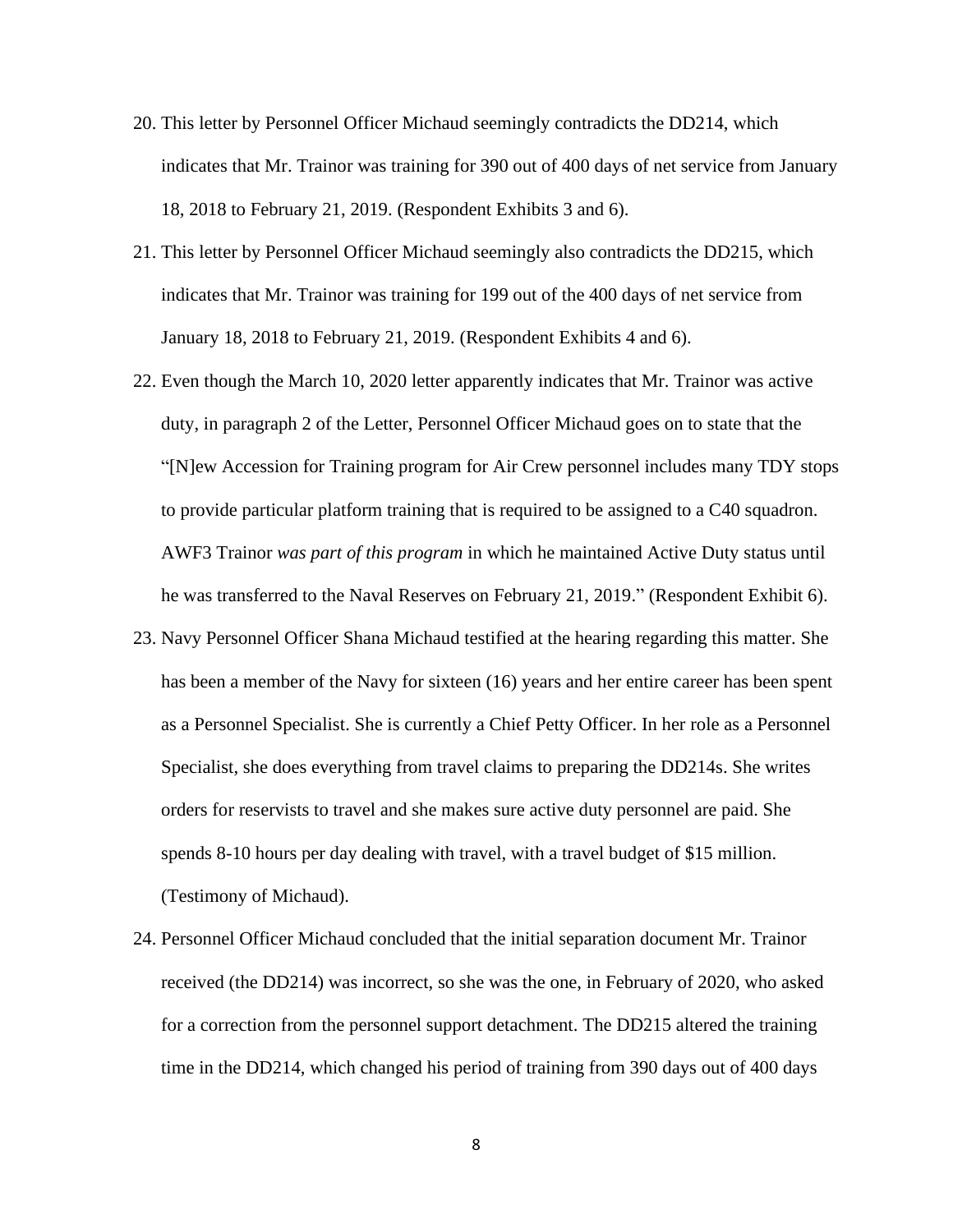net service to 199 days of training out of 400 days net service for that period. (Testimony of Michaud; Respondent Exhibits 3 and 4).

25. During her testimony at this hearing, Personnel Officer Michaud stated that Mr. Trainor was active duty from the moment he reported to VR-56 in Virginia, as she indicated in the March 10, 2020 Letter. She testified that he was not classified as training at that point and "that's the problem with this program" – the NAT Program. (Testimony of Michaud; Respondent Exhibits 6).

#### *Testimony of Naval Aircrewman Sabrina Wadkins*

- 26. Naval Aircrewman (AWF) Sabrina Wadkins also testified on behalf of Mr. Trainor at the hearing. She has been in the Navy for seventeen years (17) and currently works in the NATOPS Department, which is the administrative department of the Naval Aircrewman. She is chief of the administrative department that trains all the New Accession Training (NAT) sailors and her job is to ensure, administratively, that people get their training qualifications prior to going off on their active duty orders. (Testimony of Wadkins).
- 27. AWF Wadkins testified that once a trainee comes to the squadron in Virginia, like Mr. Trainor did under the NAT Program, they have already completed Bootcamp and "A" School, and, upon arrival, they start in the *training pipeline.* They are issued a PQR, Personal Qualification Standards, and they fly as a trainee and learn their expertise. They go through a "check ride," which is their qualification flight with an instructor to attain their qualifications. This takes about three (3) months. *Once they get qualified*, according to Wadkins, they are no longer considered a trainee, but their original orders do not stop – those orders continue. (Testimony of Wadkins).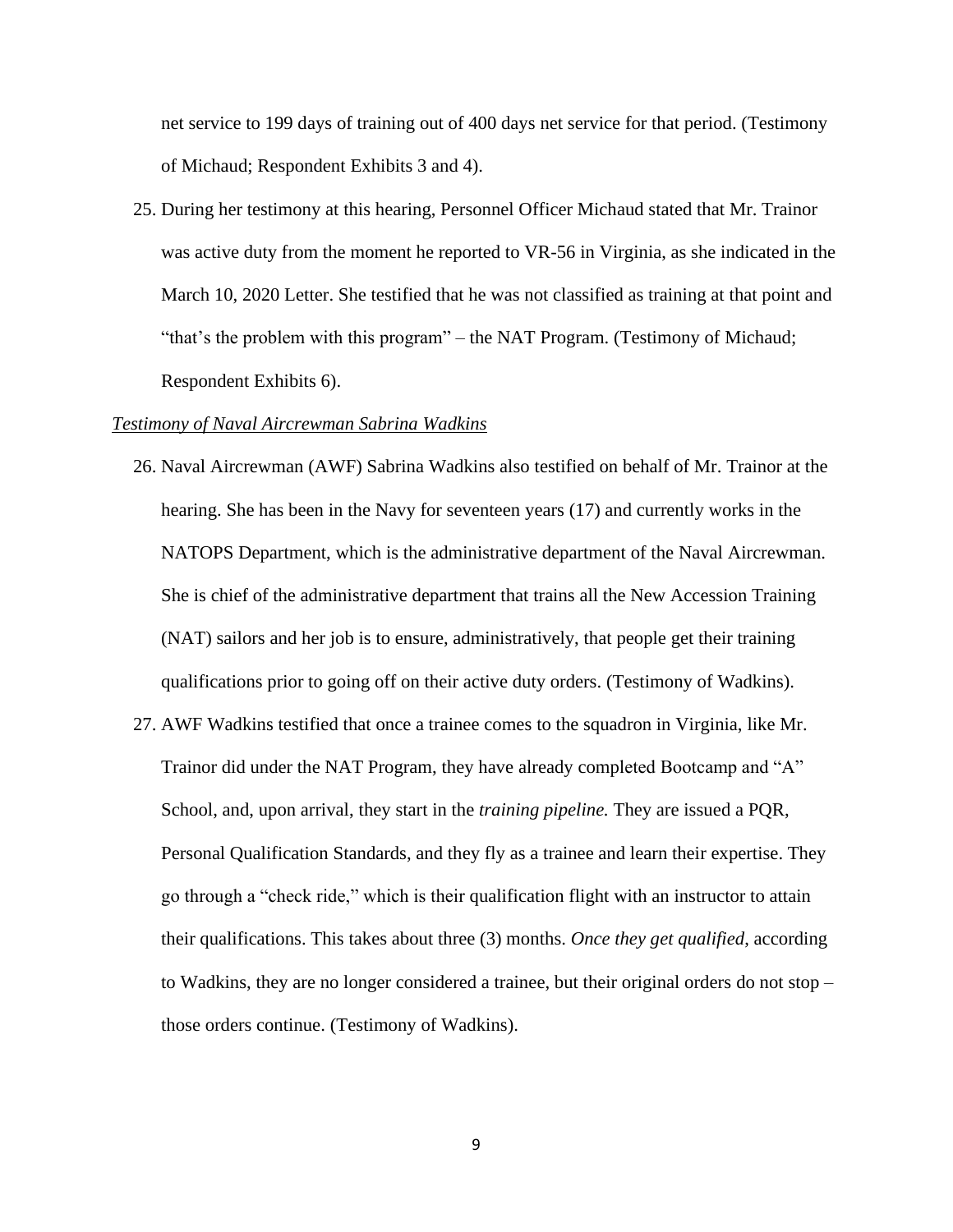- 28. AWF Wadkins indicated that Mr. Trainor got "qualified" on November 11, 2018 and he did not leave the squadron in Virginia until February 21, 2019. She testified that he was no longer a trainee for purposes of the G.L. c. 4,  $\S$  7, clause 43 (and G.L. c. 31,  $\S$  1) statutory 90-day veteran qualification period (i.e., between November 11, 2018 and February 21, 2019). She indicated that there is documentation to prove that November 11, 2018 was the date Mr. Trainor became qualified and, thus, no longer "in training". This document was provided by the Appellant, post-hearing.<sup>6</sup> (Testimony of Wadkins; Appellant's Post Hearing Exhibit, PH0001-0002).
- 29. AWF Wadkins reiterated, "We don't give them a new set of orders saying they're active duty status because they fall under an entire set of orders they receive." (Testimony of Wadkins).
- 30. When questioned by me about the November 11, 2018 date and what being "qualified" meant relative to active duty, Mr. Trainor's first witness, Personnel Officer Michaud stated, "The November 11<sup>th</sup> date is not a solid date which would alter any sort or part of his comp or his orders." (Testimony of Michaud).
- 31. Under cross examination, AWF Wadkins was asked if Mr. Trainor would have the same status in the NAT Program as someone who did not do the program, who is not in the Reserves – say someone who just walked off the street and joined the Navy – are they in the same position? Wadkins stated, "On paper, no. The training pipeline is still the same,

<sup>&</sup>lt;sup>6</sup>In a Memorandum provided by the Appellant as a post-hearing exhibit, dated November 25, 2018, Commanding Officer J.E. Strange of the Fleet Logistics Support Squadron 56, memorialized in writing that AWFAN Andrew Trainor met the requirements … and was designated as a Naval Aircrewman and as a Naval Warfare Specialist (NAWS) effective 11 November 2018. (Appellant's Post-Hearing Exhibit PH0001). In a second memo provided by the Appellant as a post-hearing exhibit, dated November 25, 2018, Commanding Officer J.E. Strange of the Fleet Logistics Support Squadron 56, memorialized in writing that AWFAN Andrew Trainor completed all pertinent training requirements … and was designated as Second Loadmaster… effective 11 November 2018. (Appellant's Post-Hearing Exhibit PH0002).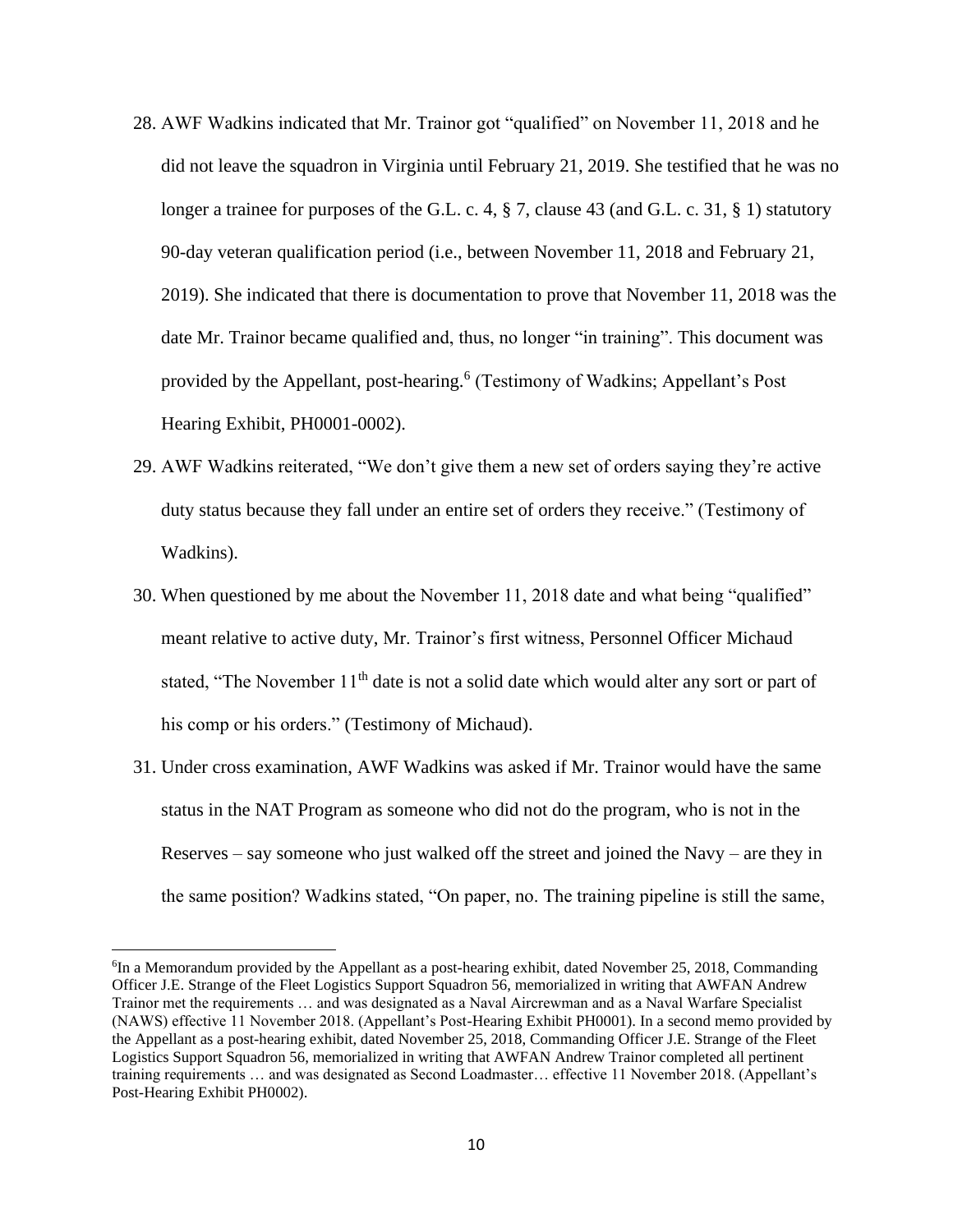but per our squadron, he is qualified. So on his orders it still shows him as a New Accession trainee, but technically, he is qualified." (Testimony of Wadkins).

32. On cross examination, AWF Wadkins was asked about the discrepancy between the DD215, which indicates that Mr. Trainor was six (6) months active duty, and what was testified to at the hearing - that it was actually just 103 days – which is roughly 3 months – beginning on November 11, 2018 to February 21, 2019. AWF Wadkins stated, "We say 6 months of active duty because that is when he physically checked into the command. Once he checks in, he is considered active duty in the command. The schooling was over – nowit's just in-house training." When asked to clarify if Mr. Trainor was *training* since she seemed to acknowledge that, AWF Wadkins stated: "Yes, it's training." (Testimony of Wadkins).

#### *Applicable Law*

Generals Law c. 31, § 2(b) authorizes appeals to the Commission from persons aggrieved by "… any decision, action or failure to act by the administrator, except as limited by the provisions of section twenty-four relating to the grading of examinations …." It provides, in relevant part, as follows:

"No decision of the administrator involving the application of standards established by law or rule to a fact situation shall be reversed by the commission except upon a finding that such decision was not based upon a preponderance of evidence in the record."

#### *Analysis*

 HRD initially authorized Mr. Trainor's request for a veteran's preference. Following receipt of a letter from an Appointing Authority – the City of Taunton Police Chief - HRD more carefully reviewed Mr. Trainor's DD214 and concluded that they had mistakenly granted Mr. Trainor the veteran's preference since he had not achieved 90 days of active duty status. HRD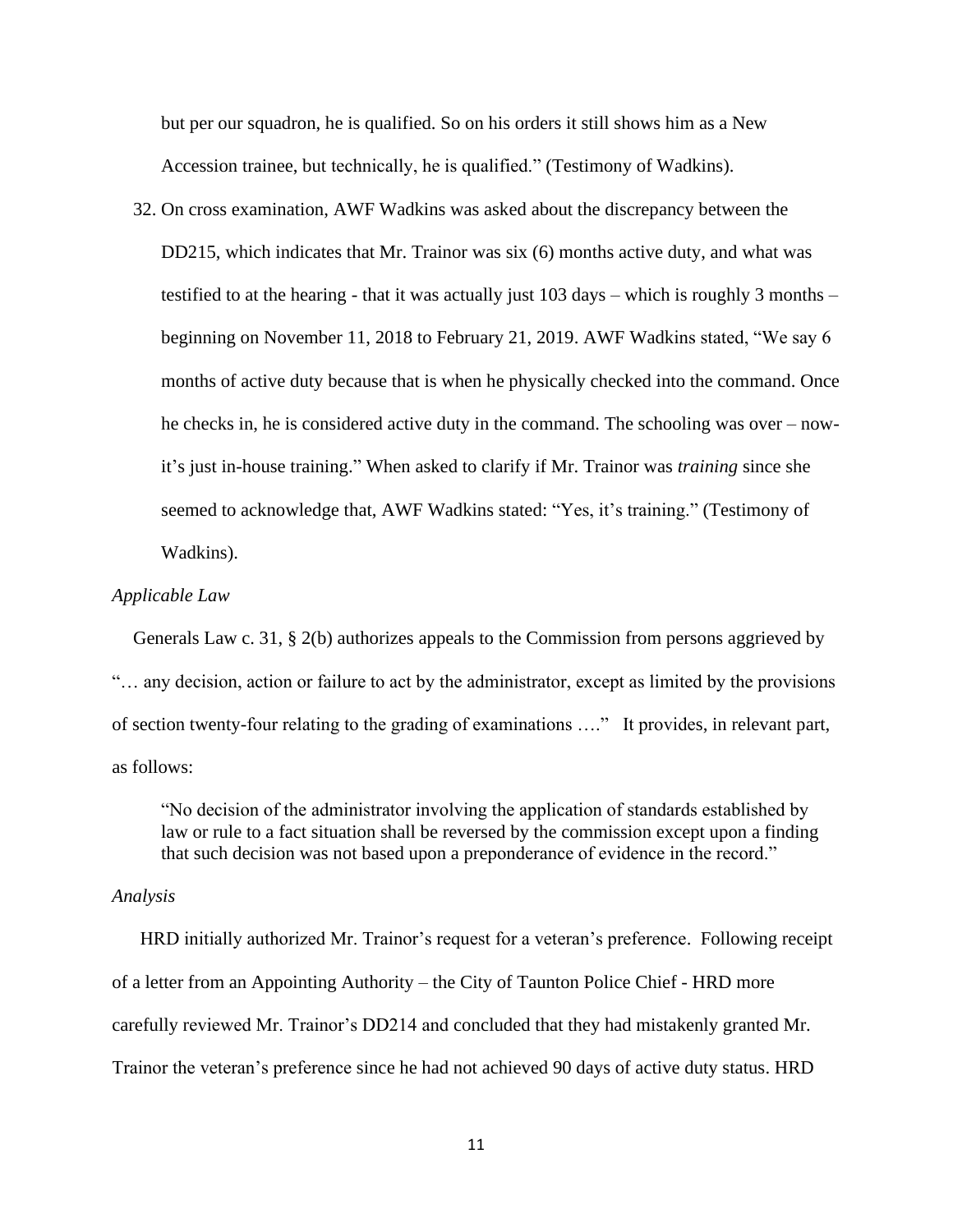maintained that Mr. Trainor, during the relevant period of time, was activated for duty for training purposes only, as evidenced by his orders from the Navy and his participation in the NAT program – which HRD maintains is a strictly a training program from beginning to end.

 I heard testimony from four witnesses, one for the Respondent and three for the Appellant. The testimony from each witness was helpful at times and further confused the issue at other times. Each witness was diligent in their testimony and credible, yet no one witness was able to make clear whether or not Mr. Trainor was ever considered *active duty* by the Navy, *active duty for training purposes*, or simply, *reserve training* during all relevant times. For instance, the DD214 indicates Mr. Trainor was training for 390 out of 400 net service days (January 18, 2018 to February 21, 2019.) The DD215 amended the DD214 calculations to training for 199 of the 400 days of net service; however, there was testimony by the Appellant's own witnesses that he was *training* during many of those 199 days listed in the DD215. I do not credit the DD215 as accurate based on the Appellant's witnesses' testimony.

 Also entered into evidence was a letter written by Navy Personnel Officer Michaud, sent on March 10, 2020, after Mr. Trainor's veteran status was rescinded by HRD. Personnel Officer Michaud wanted to set the record straight, even in light of what the DD214 originally claimed and what the DD215 amended, that Mr. Trainor was to be considered active duty for the entire time he was at the squadron in Virgina – from January 18, 2018 to February 21, 2019. This letter seemingly indicates that Mr. Trainor was actually never training during that period of time - for over a year - which would seemingly easily qualify him for veteran status pursuant to Massachusetts law. However, this letter does not correspond with Ms. Michaud's own live testimony at the hearing - because she testified that he was training for many months during that time period, January 18, 2018 to February 21, 2019.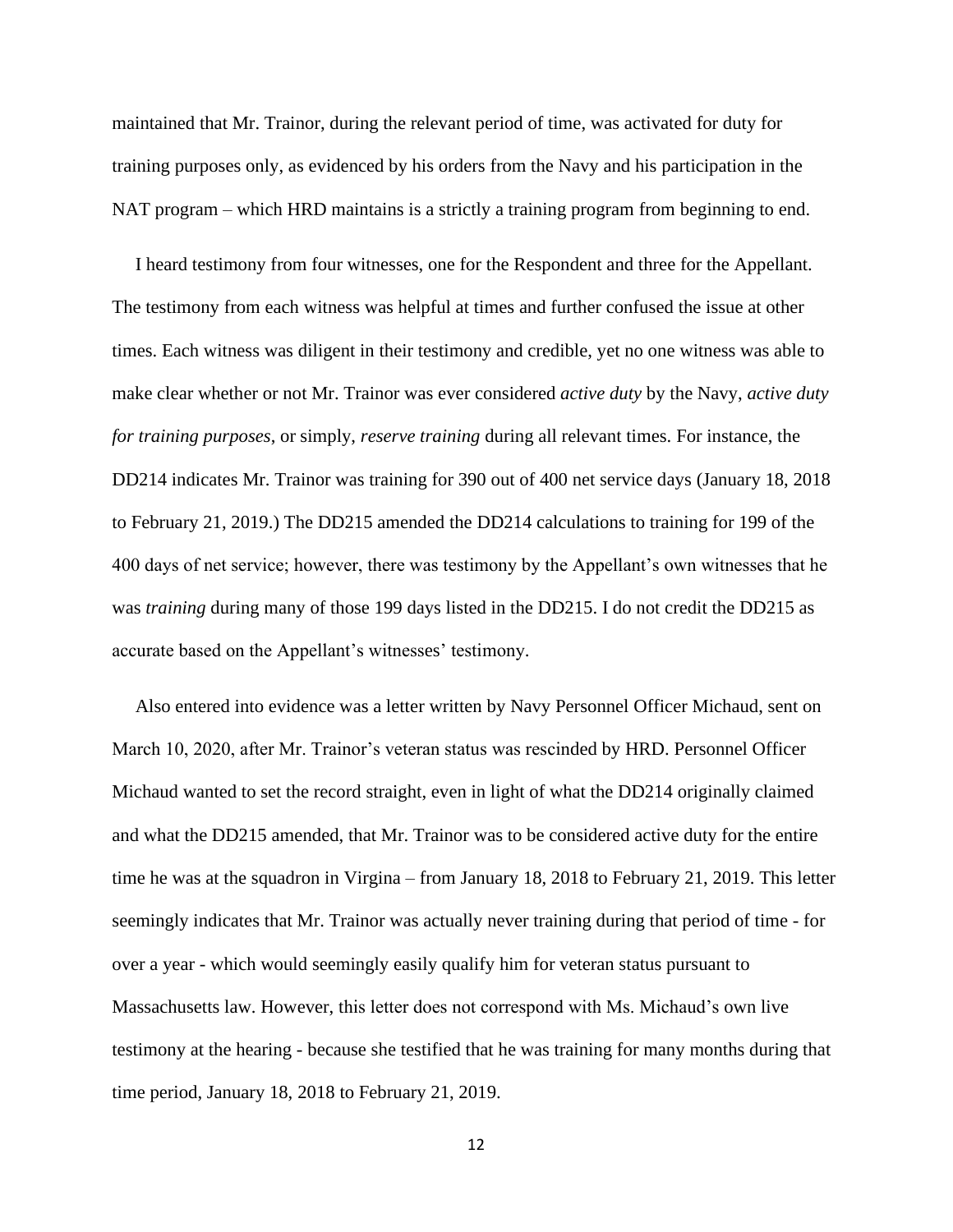To make matters more complicated, another witness for the Appellant, AWF Wadkins (an administrator with the New Accession Training Program) testified that Mr. Trainor was actually activated for duty on a completely different date than what the DD214, the DD215, or what Personnel Officer Michaud's March 10, 2020 letter indicated. AWF Wadkins maintains that Mr. Trainor became active duty when he "qualified" for his position and cited to two memos written by Mr. Trainor's commanding officer. She testified that he became qualified on November 11, 2018 and remained at the squadron in Virgina until February 21, 2019 – which would mean he was active duty for approximately 103 days, which may qualify him under the statute as having been active duty for a period longer than 90 days, during wartime.

 What remains unclear is whether someone enrolled in the NAT Program can ever be credited with non-training active duty time or will their time in the program always be considered *active duty for training purposes* only. I have insufficient information to make this determination given the fact that the DD214, the DD215, the March 10, 2020 letter, the Appellant's post-hearing exhibit, and the Appellant's witnesses' testimony all give different dates and different hypotheses as to when Mr. Trainor should have been considered active duty. Given the potentially precedent-setting nature of this decision, and because the proper due diligence regarding this matter should be conducted by the Personnel Administrator, I am remanding this case back to HRD with the following orders:

1. Within sixty days, HRD shall investigate whether persons who participate in the United States Navy's New Accession Training program are engaged in training for the entire duration of their contract or if persons can be engaged in non-training active duty.